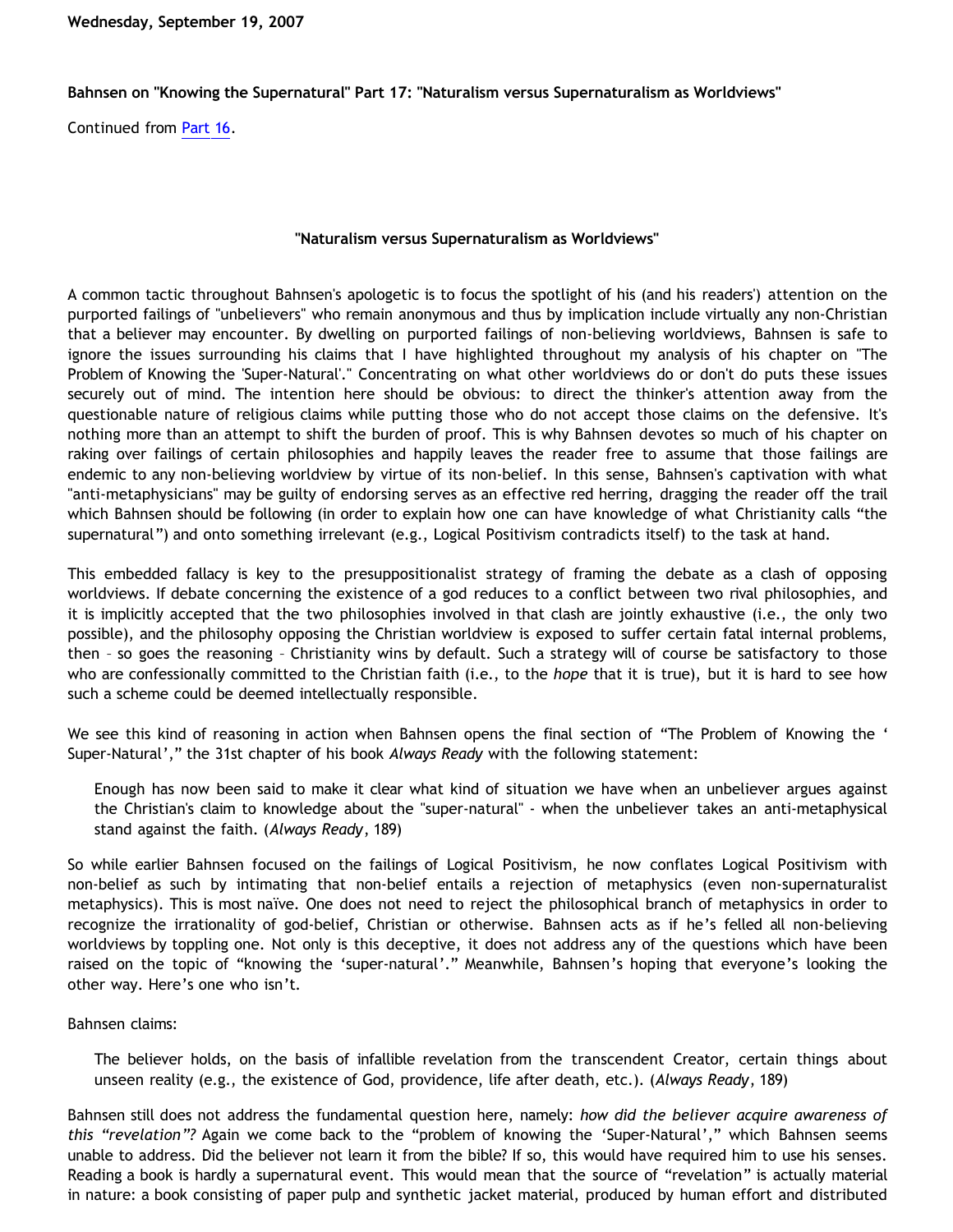by a vendor, often for financial profit. This is essentially what constitutes "divine revelation" for the Christian. Ironically, the believer's own sense perception is plays an inextricable role in his acquisition of knowledge of the Christian god's "revelation" if reading the bible is how he acquired awareness of it.

But this suggests that "revelation" for the Christian believer is nothing more than simply believing whatever he reads in a storybook. Indeed, it even suggests that "revelation" consists of assuming that whatever the bible says is true, even before one has read all of it. This is not uncommon among Christians, who consider it a virtue to believe religious pronouncements on the basis of faith. Not only does such an attitude not require the existence of a god to explain it (for it is an attitude that any parent can foster in his philosophically defenseless children, for instance), it also goes against certain statements by Bahnsen's own mentor, Cornelius Van Til. For instance, in his book *A Survey of Christian Epistemology*, Van Til wrote:

Who wishes to make such a simple blunder in elementary logic, as to say that we believe something to be true because it is in the Bible? (p. 12)

Here Van Til clearly indicates that it "a simple blunder in elementary logic" to suppose that something is true simply "because it is in the Bible." What implications does this statement have for the notion of "revelation," whereby " revelation" ultimately signifies believing whatever is written in the bible? Nowhere does Bahnsen seem to deal with this problem, and in the meanwhile he still fails to explain how one can "know" what he calls "the supernatural."

## Regarding this, Bahnsen affirms that

Knowledge of such matters is not problematic within the worldview of the Christian. (*Always Ready*, 189)

And we can see why. For as we saw in [Part 13,](http://bahnsenburner.blogspot.com/2007/08/bahnsen-on-knowing-supernatural-part-13.html) if the believer grants one arbitrary premise, why not grant others? And if simply believing what is written in the bible constitutes "revelation" of the Christian god, then of course it would be easy to ignore epistemological questions (as Bahnsen does), since there really is no epistemology here: all one needs to be able to do is read and be willing to regard whatever he reads in the bible as unquestionable truth. Questions about the means and range of human awareness, the relationship between the conceptual level and the perceptual level of consciousness, the distinction between "the supernatural" and what is merely imaginary, are of no concern here. These matters can be safely swept under the rug so that nobody has to consider them, for indulgence in fantasy has replaced any concern one might develop for the way human cognition operates.

Notice how everything up to this point has served to prepare Bahnsen for an appeal to the supernatural to justify belief in the supernatural, which is viciously circular. In spite of this "simple blunder in elementary logic," Bahnsen writes:

God knows all things, having created everything according to His own wise counsel and determining the individual natures of each thing; further He created man as His own image, capable of thinking His thoughts after Him on the basis of revelation, both general (in nature) and special (in Scripture). (*Always Ready*, 189)

Encapsulated within this statement, we have what can be validly called the summary description of an epistemology of pretended vicariousness. It consists of justifying a claim to knowledge that is not rationally defensible by inventing an all-knowing deity which, on account of its all-knowingness, would know what the believer claims to know. As such, it serves as a substitute for justification, one which is supposed to be superior to any that the believer himself could ever provide of his own (which would immediately be dismissed as a product of "autonomous reasoning" if it were presented by a non-believer). Now frankly, anyone can do this. It just requires a willingness to fake reality, not only to others, but to oneself (for as Bahnsen demonstrates, the proponents of such vicariousness take it seriously). Appealing to an imaginary being that is omniscient and infallible can cover any lie, deception, fraud or arbitrary claim one wants to promote. This is the appeal to "someone smarter than I knows, so it doesn't matter what I don't know" gimmickry that colors the whole of Christian "epistemology." For the Christian believer, when it comes to knowledge, it is not what *he* (the believer) knows, it is what (the believer claims) *his god* knows. And since his god knows everything, then the appeal to what (he claims) his god knows is a sure bet, given his mystical premises. The believer can even claim to have insight into his imaginary deity's decrees by claiming to " think" its thoughts "after Him," thereby increasing his descent into the labyrinth of self-deceit. For Bahnsen, this is the stuff of philosophy. And while such an ability to "think" the "thoughts" of an omniscient and infallible being should endow Bahnsen with astounding mental capacity, what we find instead is quite disappointing.

Unfortunately for Bahnsen, he makes at least one thing indisputable: that he has no rational defense for those mystical premises which he clearly wants to take for granted. Observe: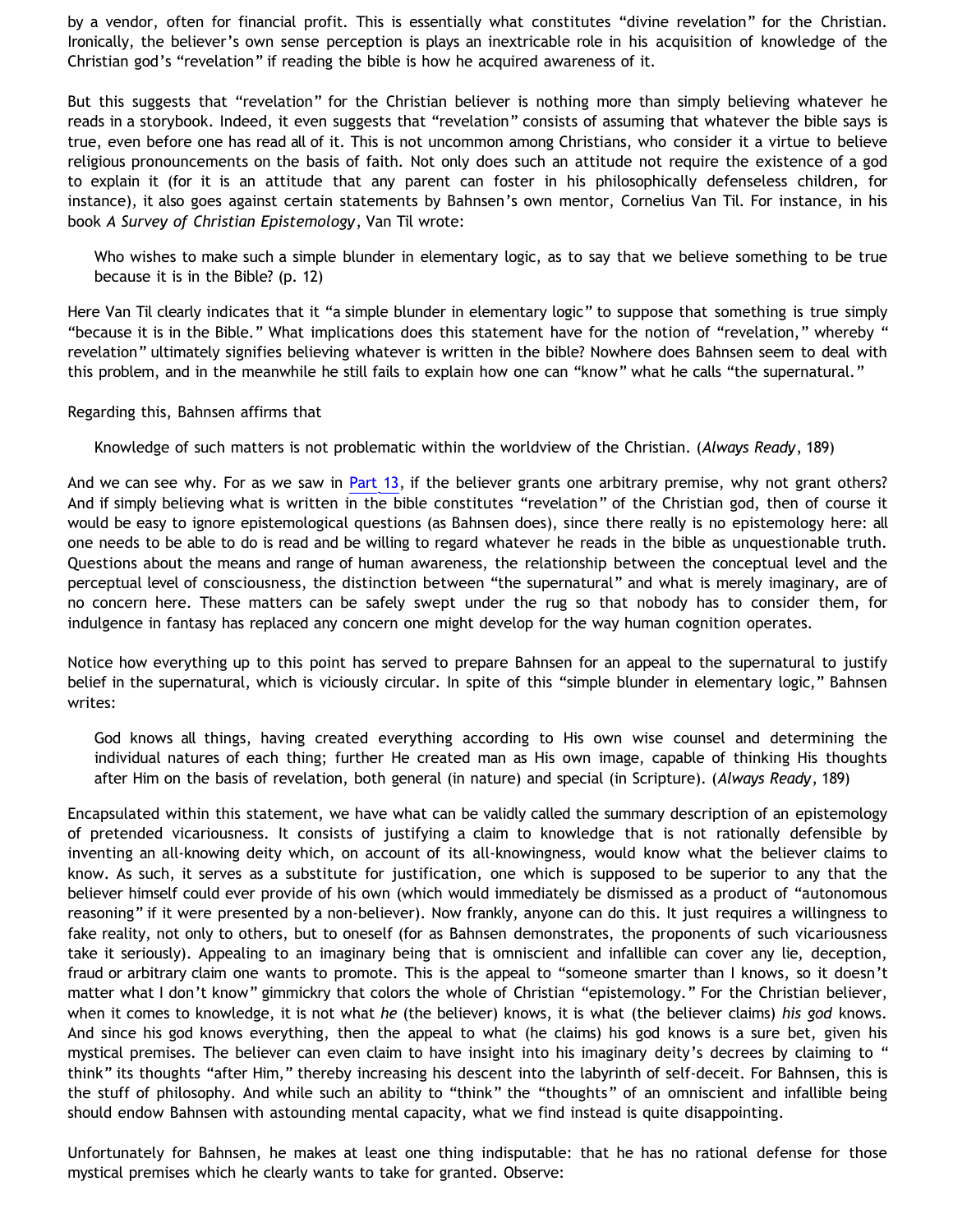Thus man has the rational and spiritual capability to learn and understand truths about reality which transcend his temporal, empirical experience - truths which are disclosed by his Creator. (*Always Ready*, 189)

Clearly Bahnsen thinks that truths which "go beyond" the perceptual level of consciousness, must be "truths which are disclosed by [the Christian god]." For how else could man know them if his primary faculty of awareness is sense perception? This amounts to nothing more than a confession of ignorance and serves as further evidence that Bahnsen does not understand the relationship between the perceptual and the conceptual levels of consciousness. This persisting default is commonplace in presuppositionalism. The fallacy behind this symptom is made most obvious in non sequiturs such as the following:

there is no universality in perception so that which is based on perception cannot be universal. (Peter Pike, [The Contra-Pike Files](http://www.geocities.com/katholon/Contra_Pike.pdf), p. 79)

It is true that perception does not provide us with universal awareness. But [as I have already shown](http://bahnsenburner.blogspot.com/2007/04/would-omniscient-mind-have-knowledge-in.html), if we could have direct awareness of all things past, present and future such that we were omniscient, we would not need concepts to retain our knowledge in the first place.

Moreover, the argument that "that which is based on perception cannot be universal" ignores the fact that universality is a property of concepts resulting from the mental operation of measurement-omission. Universality is nothing more than the open-endedness of a concept's range of inclusive reference, and this open-endedness of a concept's range of reference is what measurement-omission makes possible. There is no reason (and unsurprisingly, Pike offered none) for supposing that concepts cannot be open-ended in their range of reference because they are ultimately based on perception. Perception gives us direct awareness of actually existing objects, and these objects are used by the mind as models from which concepts are formed by a process of abstraction and according to which similar units can be mentally integrated when they are encountered. So while perception does not give us universal awareness, the concepts which we form on the basis of what we perceive do in fact universal reference.

Notice how crucial a role presuppositionalism gives to ignorance here. Mysticism is borne not only in ignorance, but also in the desire to perpetuate that ignorance. We have seen how insidiously presuppositionalism seeks to exploit a thinker's ignorance of the way his mind operates in order to substitute an objectively informed understanding of how it works with an elaborate fiction resting ultimately in imagination, ad hoc invention and intellectual self-negation, such as we have seen. We saw rudimentary elements of this syndrome in Bahnsen's debate with Gordon Stein, where Bahnsen seeks to mock Stein for not having a ready answer to Hume's "problem of induction." Bahnsen was so eager to fault Stein for this, not because Stein was a dimwit, but because doing so is apologetically expedient. The presuppositionalist defense claims that the problem of induction is answered by an appeal to the supernaturalism of Christianity, indicating that the apologist has at best a storybook understanding of induction. This simply announces that Bahnsen and co. do not have a conceptual understanding of induction. A persisting ignorance of the nature of concepts, the process by which they are formed, their relationship to the perceptual level of consciousness, and the rich implications they have for philosophy in general, is one of the calling cards of the presuppositionalist.

Again, Bahnsen must appeal to the supernatural in order to validate his supernaturalism:

It is evident that the Christian defends the *possibility* of metaphysical knowledge, therefore, by appealing to certain metaphysical truths about God, man, and the world. He reasons presuppositionally, arguing on the basis of *the very metaphysical premises* which the unbeliever claims are *impossible* to know in virtue of their metaphysical nature. (*Always Ready*, 189)

Again Bahnsen announces that he does not understand either the process by which general truths about reality are discovered and formulated, or their relationship to our experience (both in their formulation as well as their application). He thinks he needs an invisible magic being to impart these truths to us, which is a dead giveaway that he is going by premises he got from a storybook rather than legitimate knowledge of the mind and the world. He says that these truths "transcend [man's] temporal, empirical experience," but does not give an example of such truths. Does he explain how these "truths... are disclosed by his Creator"? No, he does not. He neither gives any details about such a phenomenon, nor does he explain how he knows that this takes place. He simply asserts it to be the case. But notice how Bahnsen really means "supernatural" here rather than "metaphysical" proper. Intellectually, it is not sufficient merely to affirm that knowledge of "the supernatural" is "possible," and leave it at that. This would only abandon knowledge, a key value to man's life, to the wilds of the imagination. But nowhere does Bahnsen either seem to recognize this, nor does he seem at all concerned by it. His primary concern is discrediting Christianity's detractors, and in his vigilance to submit the opponents of the Christian worldview to a setup and a shakedown, as if the truth of Christianity could be established as the result of pulling off some devious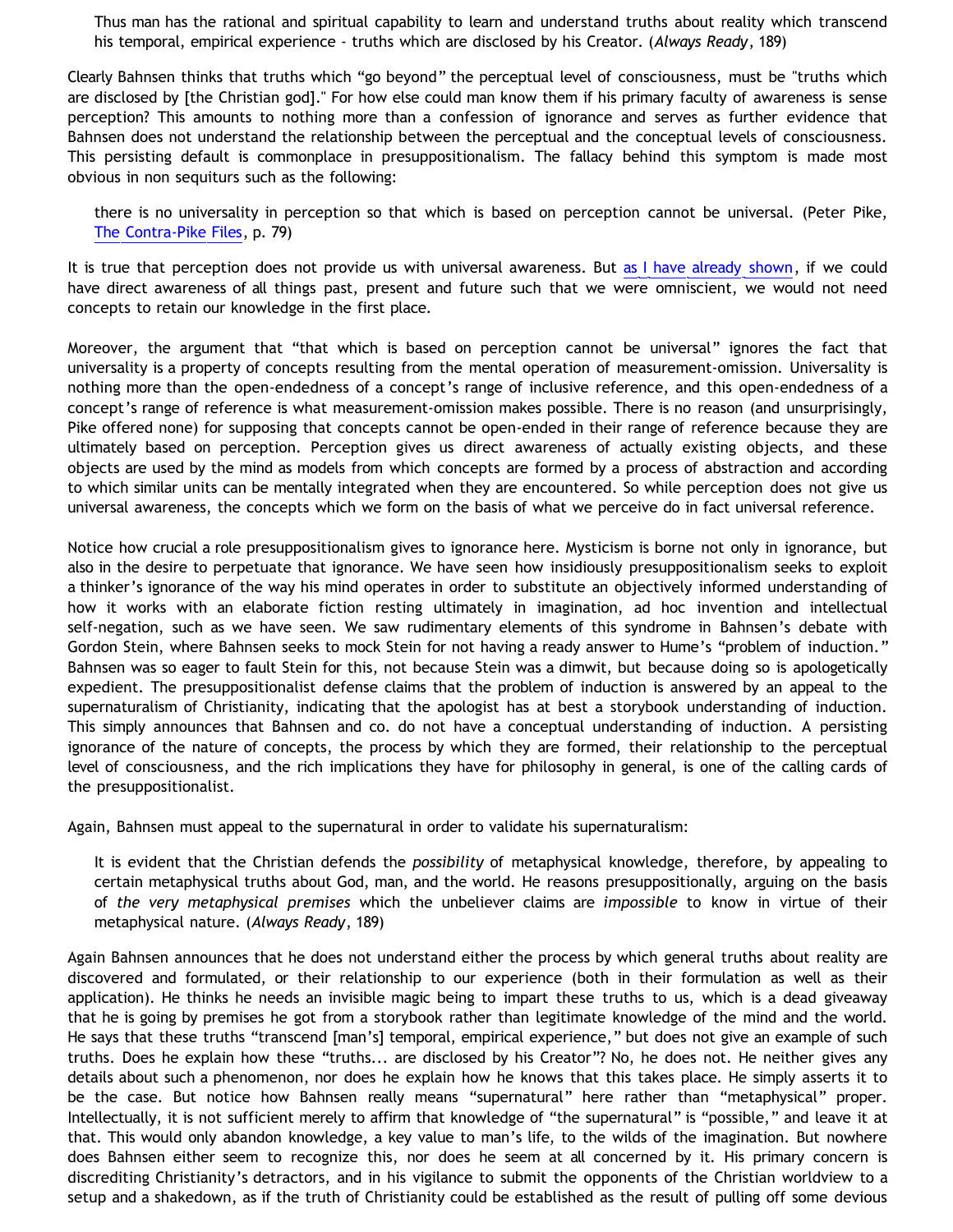sting operation. This will only turn off honest inquirers, and announce to virtually all comers that the apologist is trying to hide something dishonest here.

But notice Bahnsen's description of the presuppositional method here. He makes it clear that "presuppositional reasoning" involves "arguing on the basis of the very... premises" which the non-believer disputes. So it is clear, by what Bahnsen says here, that he wants to treat as a given that which is already controversial. This is quite an admission, one which exposes the profoundly anti-intellectual nature of presuppositional apologetics. It suggests that he has no intention of presenting a defense for those premises which he acknowledges as being controversial. This is not the course of reasoning one would take in an upstanding philosophical debate. Bahnsen needs to be prepared to defend those premises which are disputed from the very beginning rather than simply affirm them in spite of their controversial nature. But his preferred method only raises the suspicion that he *cannot* in fact defend them, but wants to cling to them nonetheless.

Bahnsen continues:

However, the anti-metaphysical unbeliever has his own metaphysical commitments to which he is presuppositionally committed and to which he appeals in his arguments (e.g., only sensible individuals or particulars exist). (*Always Ready*, 190)

If the non-believer has metaphysical commitments of his own, then perhaps characterizing him as " anti-metaphysical" may actually be inaccurate. Perhaps he simply rejects Christianity's metaphysics. This alone would not make him "anti-metaphysical." Since Logical Positivism is not the universal testimony of non-Christians, what may very well be the case is that the non-believer rejects Christianity because its metaphysics, epistemology (to the extent that it has an epistemology) and its ethics are in conflict with what he knows about reality and with his intellectual and axiological needs. And though he may recognize that there is a conflict here, he may not be able to articulate it very clearly or explicitly. In fact, the presuppositional apologetic is counting on the non-believer not being well informed on these matters (for instance, I doubt Gordon Stein thought that he was attending a debate on the problem of induction). An informed mind is more likely to be able to defend itself against the apologist's program of bamboozling, and conversely an uninformed mind is more likely to be vulnerable to such bamboozling.

Now while Bahnsen has stated on numerous occasions that everyone has their "presuppositions" (cf. *Van Til's Apologetic: Readings & Analysis*, pp. 461-462), he seems to resent non-believers for having their own:

His materialistic, naturalistic, atheism is taken as a final truth about reality, universally characterizing the nature of existence, directing us how to distinguish appearance from reality, and resting on intellectual considerations which take us beyond simple observation or sense experience. The this-worldly outlook of the unbeliever is just as much a metaphysical opinion as the "other-worldly" viewpoint he attributes to the Christian. (*Always Ready*, 190)

Yes, the "this-worldly outlook of the unbeliever" is in fact a metaphysical outlook (in the sense of metaphysics as the branch of philosophy which formulates a view of existence as a whole), just as the other-worldly view of the Christian is. The non-believer may be a non-believer ultimately because he takes the fact that reality exists as a final truth, whereas the theist chooses to treat the fact that reality exists as a derivative truth, one that is "contingent" on the [wishing](http://bahnsenburner.blogspot.com/2006/12/wishing-and-christian-deity.html) of an invisible magic being.

The non-believer is simply being consistent with the recognition that wishing doesn't make it so; whereas the believer is affirming a metaphysical position which essentially affirms that reality conforms to conscious intentions (at least to those of an invisible magic being), which robs him of any basis on which to affirm with the non-believer that wishing does not make it so. And while many non-believers do not identify this metaphysical orientation explicitly, and many may in fact not be totally consistent with it, it does have a name: [the primacy of existence](http://bahnsenburner.blogspot.com/2006/12/axioms-and-primacy-of-existence.html).

So what does Bahnsen do now that the non-believer willingly acknowledges that his position has a metaphysical basis to it? He proceeds to characterize him as contradicting himself by putting words into his mouth:

What is glaringly obvious, then, is that the unbeliever rests upon and appeals to a metaphysical position in order to prove that there can be no metaphysical position known to be true! He ironically and inconsistently holds that nobody can know metaphysical truths, and yet he himself has enough metaphysical knowledge to declare that Christianity is wrong! (*Always Ready*, 190)

No doubt this would a self-defeating position for one to take (though not all non-believers affirm what Bahnsen attributes to them). But what does it have to do with "knowing the 'super-natural'"? Predictably, Bahnsen turns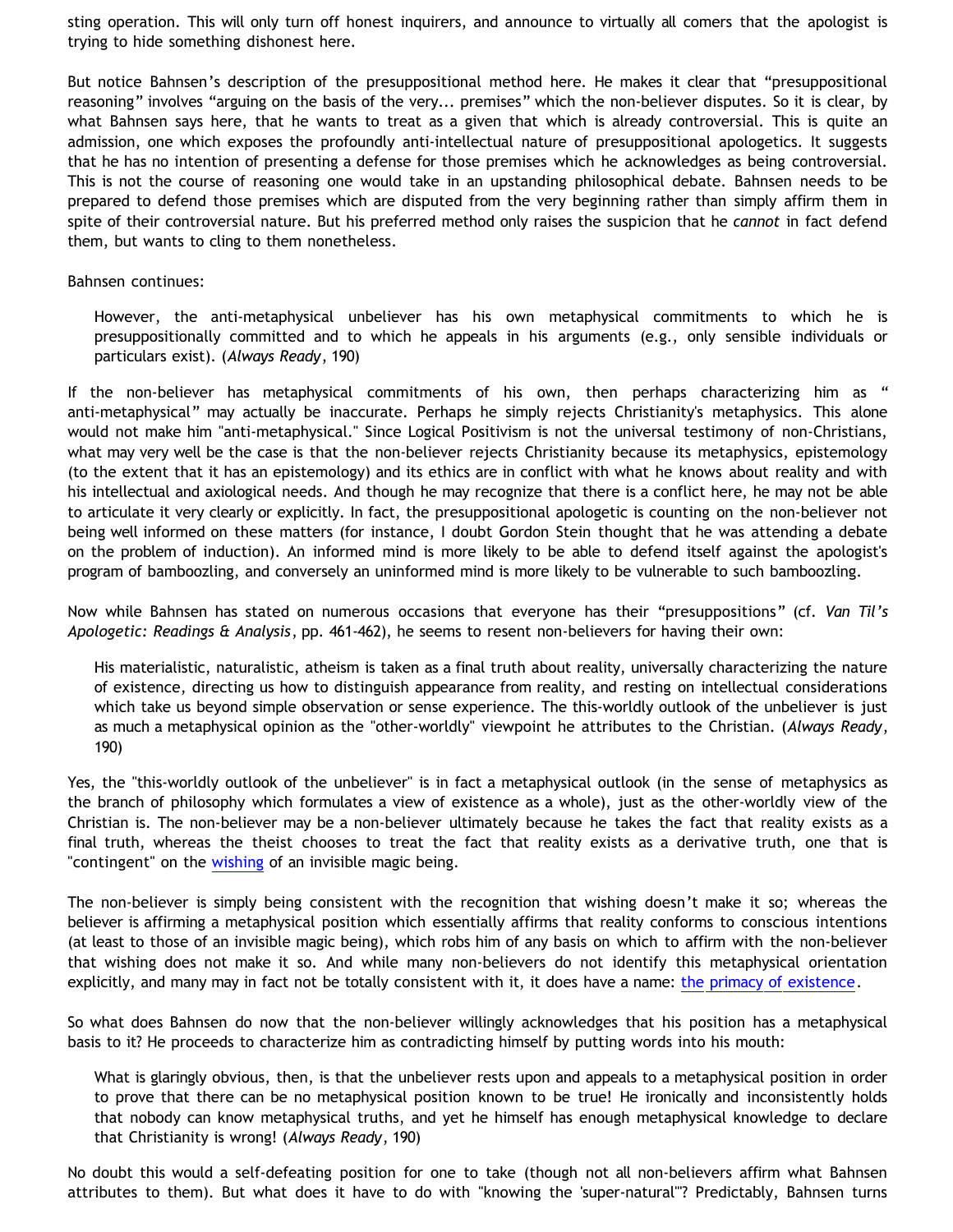every opportunity to "account for" his worldview into an occasion to lambaste those who do not believe in his invisible magic being (even if it means attributing to them a position they do not affirm). What is irresponsible is the fact that Bahnsen does not caution his readers to keep in mind that not all non-believers repudiate the philosophical branch of metaphysics. This is in addition to his default on the very topic of the thirty-first chapter of his book Always Ready.

For Bahnsen, it always boils down to a matter of antithesis:

It turns out that two full-fledged presuppositional philosophies stand over against one another when the anti-metaphysician argues with the Christian. (*Always Ready*, 190)

There are two fundamental orientations to the world, the objective and the subjective. I have already explained this in a previous blog: see [Only Two Worldviews?](http://bahnsenburner.blogspot.com/2005/07/only-two-worldviews.html)

Bahnsen makes it clear that vicious circularity is inevitable and unavoidable for his position, for he must rest his defense of his supernaturalism on an appeal to supernaturalism:

The metaphysical claims of Christianity are based on God's self-revelation. (*Always Ready*, 190)

This is a confession that Christianity's "metaphysical claims" do not rest on reason. One must accept those claims on faith, which is the only option open to any position which reduces to the primacy of consciousness. And [as I](http://bahnsenburner.blogspot.com/2007/01/faith-as-belief-without-understanding.html) [have already shown,](http://bahnsenburner.blogspot.com/2007/01/faith-as-belief-without-understanding.html) Bahnsen's conception of faith as *belief without understanding* is clearly indicated by his own statements on the topic.

Then Bahnsen makes a most perplexing claim:

Moreover, they are consistent with the assumptions of science, logical reasoning, and the intelligibility of human experience. (*Always Ready*, 190)

Specifically, which metaphysical claims of Christianity in particular does Bahnsen think "are consistent with the assumptions of science, logical reasoning, and the intelligibility of human experience"? Is the claim that reality conforms to conscious intentions (cf. Van Til's "God controls whatsoever comes to pass," *The Defense of the Faith*, p. 160), that is "consistent with the assumptions of science, logical reasoning, and the intelligibility of human experience"? How about dead men reanimating and emerging out of their graves, walking around in a city and showing themselves unto many (cf. Mt. 27:52-53) – is this "consistent with the assumptions of science"? How about men walking on unfrozen water (cf. Mark 6:48-50)? And what about water being wished into wine (cf. John 2:1-11)? Why stop there? What about an extra-universal consciousness wishing the universe into being? How about a worldwide flood from which a tiny group of human beings and a collection of all animals living on earth escape on a wooden ark? How are any of these claims, which carry incredible metaphysical implications, at all "consistent with the assumptions of science, logical reasoning, and the intelligibility of human experience"? The intelligibility of human experience does not assume such a cartoon universe paradigm. On the contrary, it assumes the non-cartoon universe of rational atheism. Is it any surprise that Bahnsen does not stop to substantiate his claim here? Indeed, to do so would tarnish his reputation for drive-by assertions.

And instead of substantiating his own claims, Bahnsen prefers to dwell on the perceived errors of others:

On the other hand, the unbeliever who claims metaphysical knowledge is impossible reasons on the basis of presuppositions which are arbitrarily applied, self-refuting, unable to pass their own strict requirements, and which undermine science and argumentation - indeed undermine the usefulness of those very empirical procedures which are made the foundation of all knowledge! (*Always Ready*, 190)

Again, what does this have to do with unraveling "the problem of knowing the 'super-natural'"? Pointing out the problems in position A does not validate the assertions informing position B.

Bahnsen closes the 31st chapter of *Always Ready* with a last gasp which does nothing to explain how one can have knowledge of "the supernatural":

This is simply to say that the anti-metaphysical position has as its outcome the total abrogation, not simply of metaphysical knowledge, but of all knowledge whatsoever. In order to argue against the faith, the unbeliever must commit intellectual suicide - destroying the very reasoning which he would feign to use against the truth of God! This is too high a personal and philosophical price to pay for prejudices and presuppositions which one hopes can form a roof to protect him from the revelation of God. (*Always Ready*, 190)